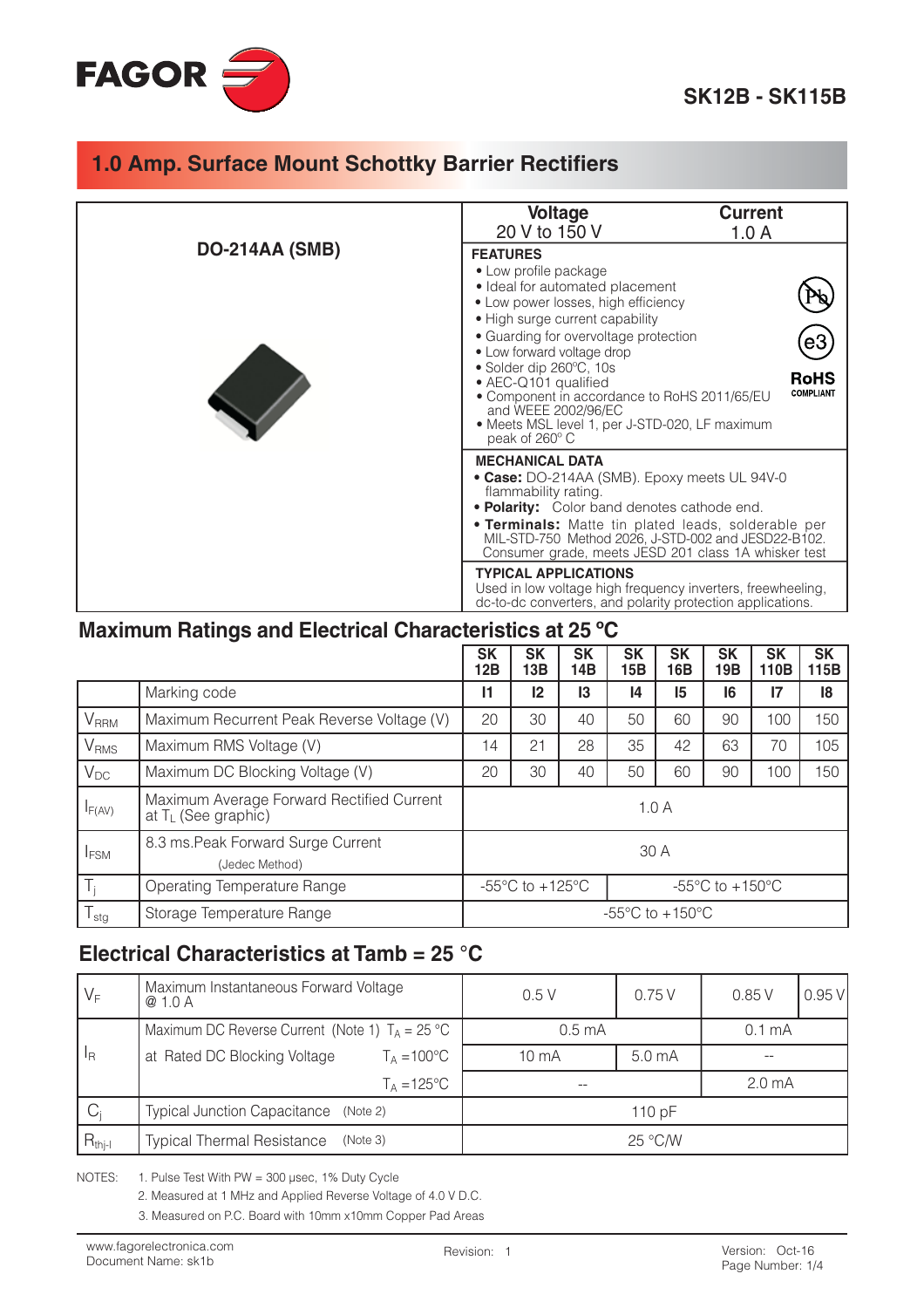

# **Ordering information**

| <b>PREFERRED P/N</b> | <b>PACKAGE CODE</b> | <b>DELIVERY MODE</b>       | <b>BASE QUANTITY</b> | UNIT WEIGHT (g) |
|----------------------|---------------------|----------------------------|----------------------|-----------------|
| SK110B TRTB          | <b>TRTB</b>         | 13" diameter tape and reel | 3.000                | 0.0823          |
| SK110B TRTS          | <b>TRTS</b>         | 7" diameter tape and reel  | 850                  | 0.0823          |

#### **Package Outline Dimensions: (mm) DO-214AA (SMB)**

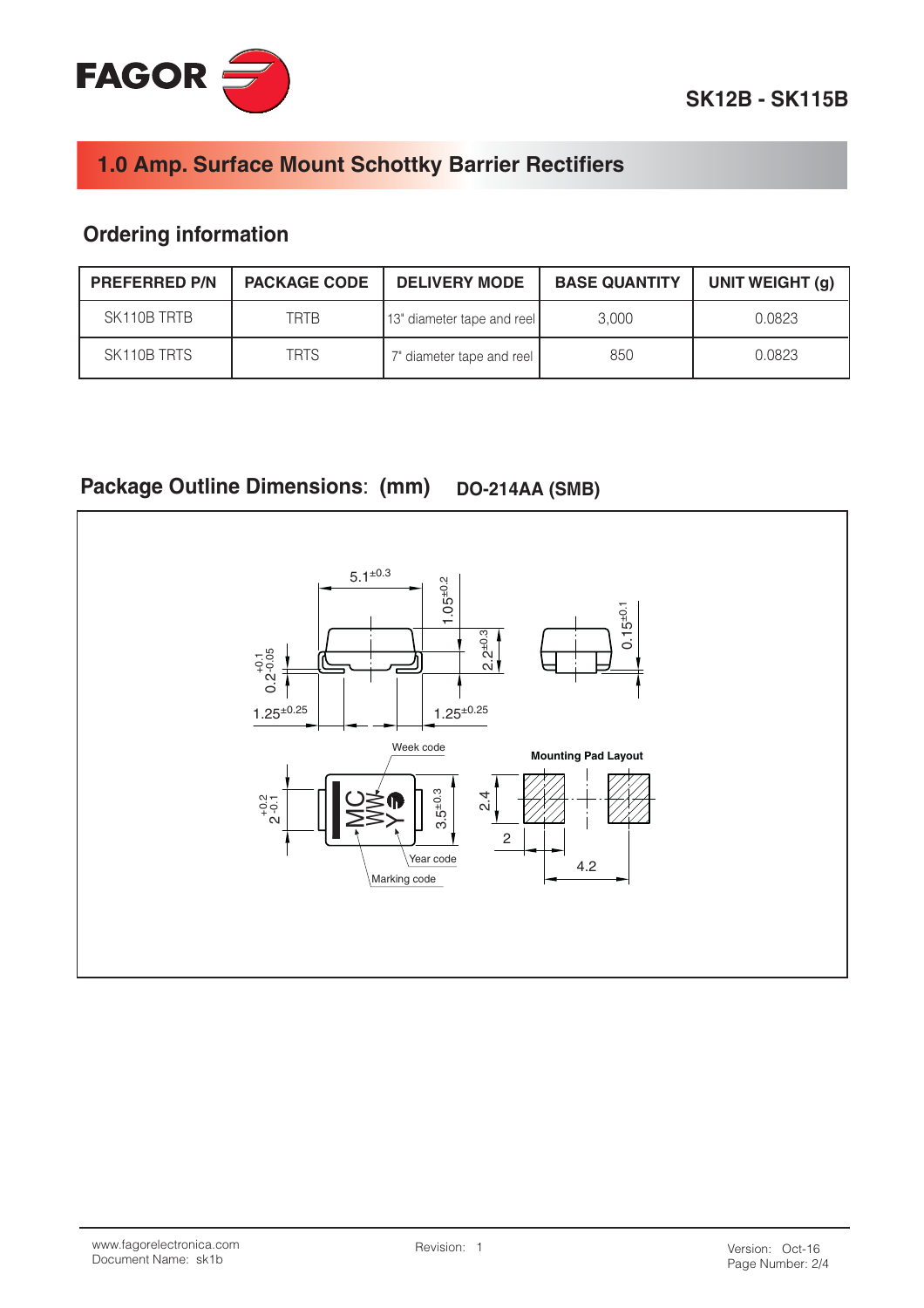

#### Ratings and Characteristics (Ta 25 °C unless otherwise noted)





**TYPICAL REVERSE CHARACTERISTIC** 



**MAXIMUM FORWARD CURRENT DERATING CURVE** 



**TYPICAL JUNCTION CAPACITANCE** 



#### **TYPICAL TRANSIENT THERMAL CHARACTERISTIC**